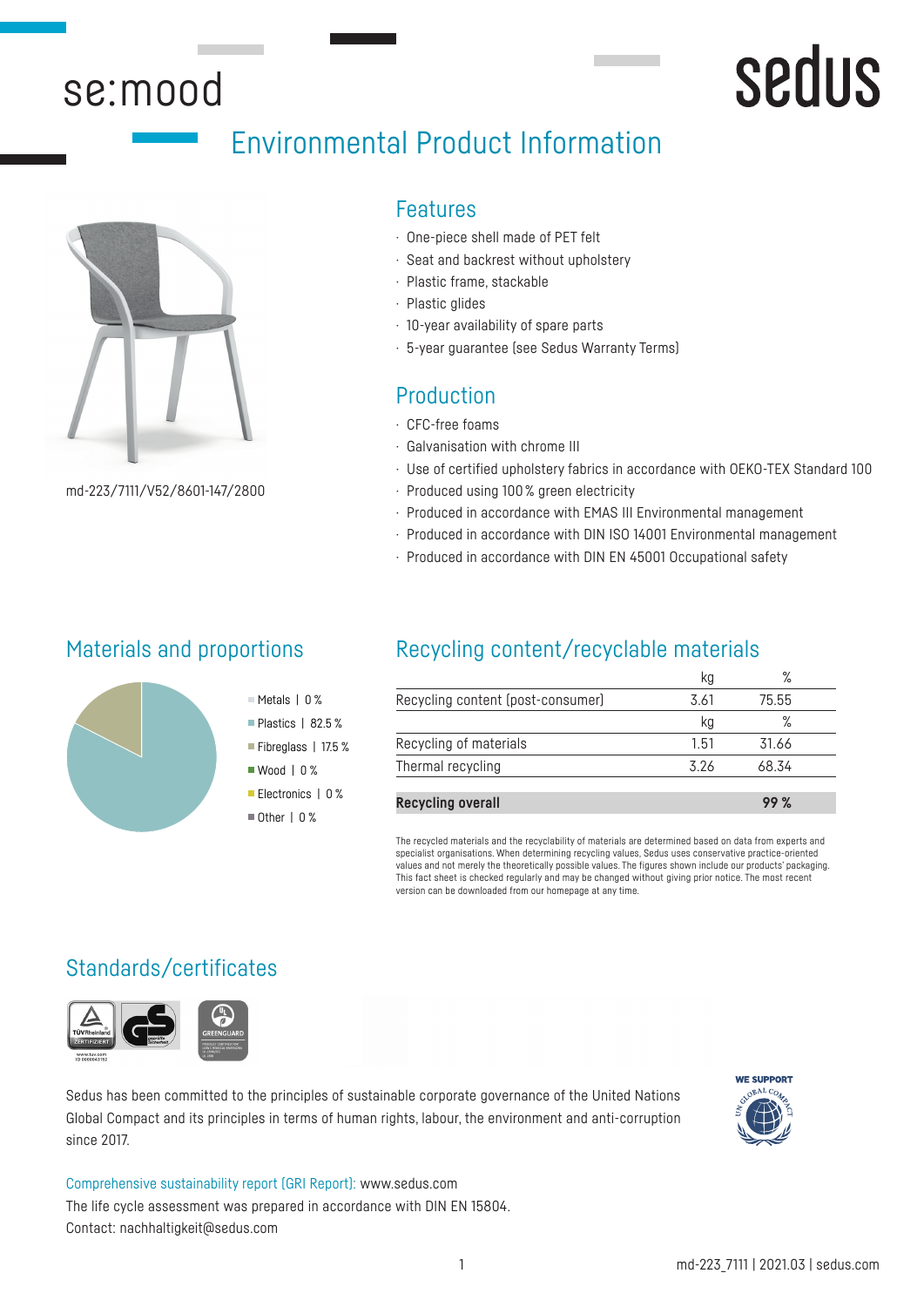## se:mood Environmental Product Information

## sedus



### Statement

We develop products which bring together first-class quality, design, ergonomics, durability as well as ecological and economic standards in a balanced and unmistakable way – perfectly in line with our customers' needs. To this end, we set high standards for each life phase of the product.

We purchase around two thirds of the steel. aluminium and wood which we require to produce our products in Germany and almost all the rest from Europe, this helps us to avoid long delivery routes whilst, at the same time, boosting the local economy. We use materials which have been tested and assessed with respect to potentially adverse effects on human health and the environment.

## REACH Regulation

This product contains no substances as per the candidate list of the REACH Regulation, Annex XIV, above the limit value of 0.1 % mass percent.

## Electrical appliance law

WEEE Reg No. DE 15163456 Electrical components were registered by Sedus or our suppliers as per the Electrical appliance law.

#### **Materials**

Composition of the materials used for the model: md-223/7111/V52/8601-147/2800 Reference quantity: 1 unit

### **Plastics**

|                    | kg    | $\sqrt{\circ}$ |  |
|--------------------|-------|----------------|--|
| <b>PFT</b>         | 1.40  | 30.03          |  |
| Polypropylene (PP) | 2.45  | 52.45          |  |
| Various plastics   | <በ 1በ | 0.04           |  |

82.5 %

## Other materials

|                   | kg   | %     |  |
|-------------------|------|-------|--|
| Metals            | 0.00 | 0.00  |  |
| Fibreglass        | 0.82 | 17.48 |  |
| Wood              | 0.00 | 0.00  |  |
| Electronics       | 0.00 | 0.00  |  |
| Various materials | 0.00 | 0.00  |  |
| 17.5 %            |      |       |  |
|                   |      |       |  |

Disclaimer: The material list given may not include all the materials used in this product (e.g. adhesives, coatings, residues etc.).

**Total weight (without packaging) 4.66 kg**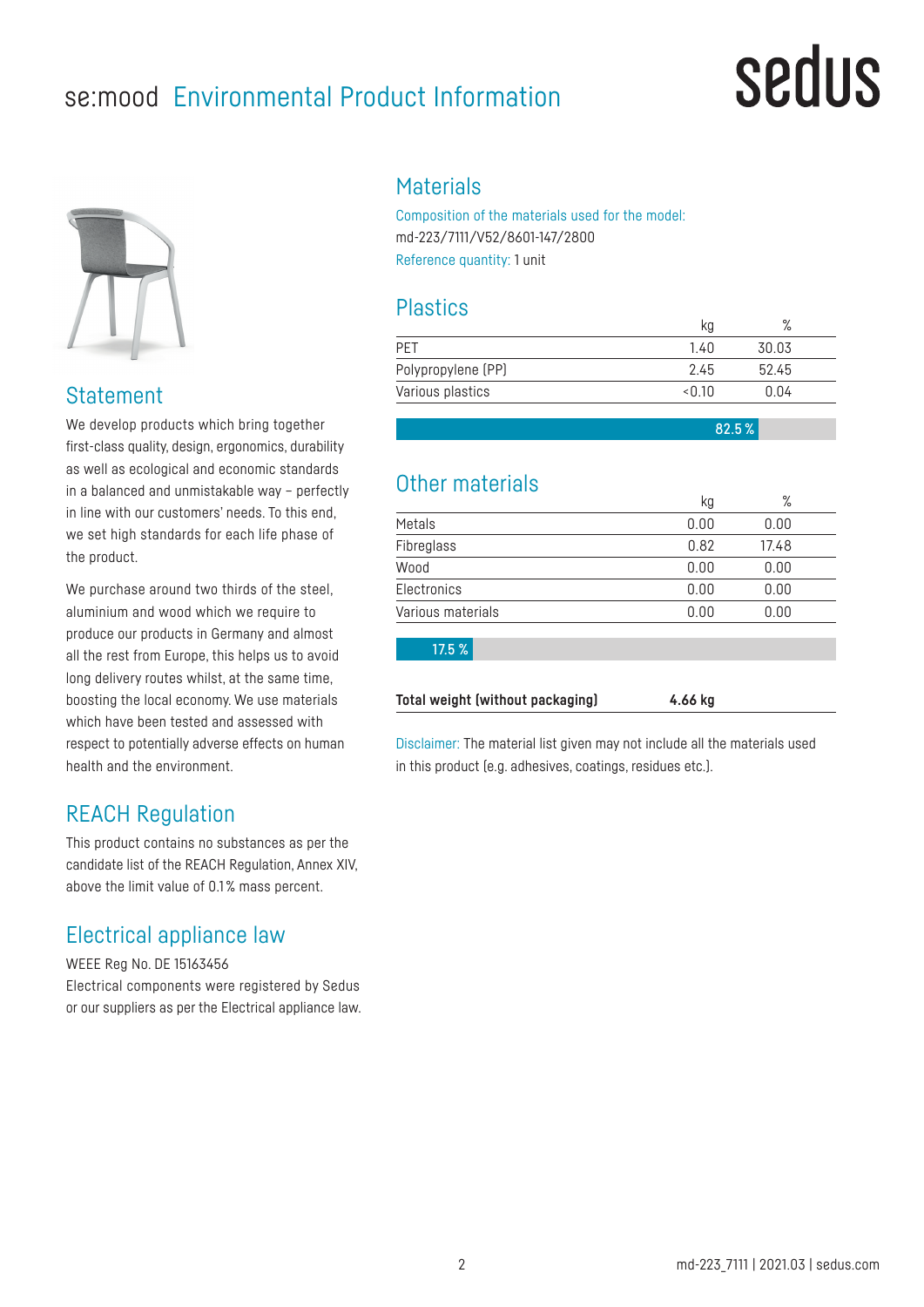## se:mood Environmental Product Information

## sedus

## Material cycle



## Global warming potential within the product life cycle



### Procurement and transport

It is always in Sedus' interest to purchase resources and production means from nearby partners whenever this is economically viable. Communication is easier, there are no customs duties or currency risks and shorter shipping routes are less harmful for the environment. That's why, our most important supplier country is Germany followed by other European states. The percentage of deliveries from non-European countries was less than 3% in 2018. The proximity of the suppliers results in short shipping routes.

## Production

Sedus is characterised by its impressive vertical range of manufacture. Key, environmentally relevant processes thus take place in our production facilities which are subject to regular certification.

## Waste management and recycling

Sedus works exclusively with certified specialist disposal firms which it audits at regular intervals. It has worked closely with a complete disposer since 2013. We recycle paper, cardboard, plastic, glass, wood and metal at all sites. To avoid waste, the rejection rate during the production process is monitored and continually improved.

## Creator of the life cycle assessment

thinkstep AG, Hauptstraße 111-113, 70771 Leinfelden-Echterdingen, Germany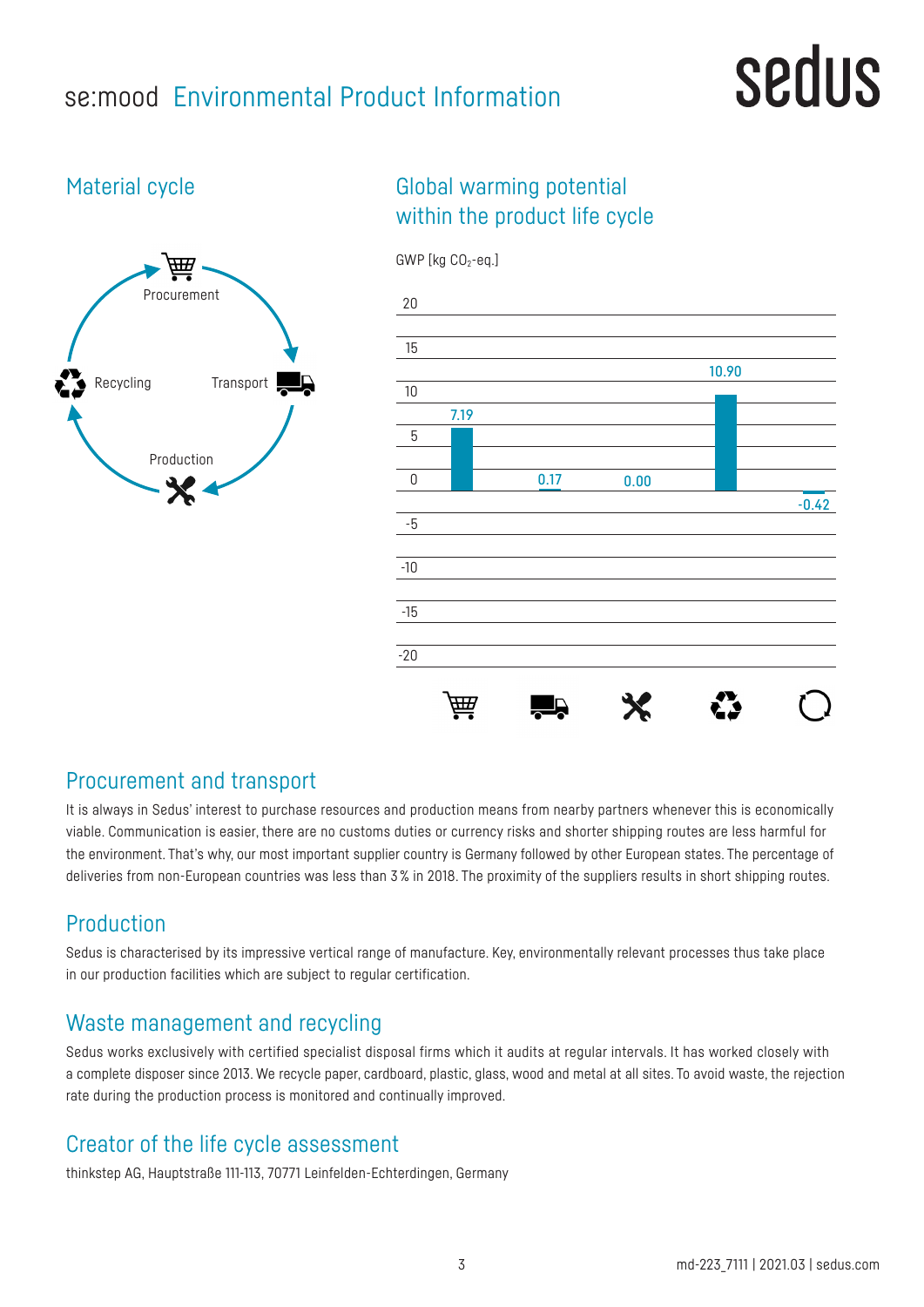## se:mood Environmental Product Information

**FW** Use of net fresh water  $[m^3]$ 

# sedus

| Life cycle                                                                                                                    |                    | <b>扁盲入</b>    |                | णि             |               |
|-------------------------------------------------------------------------------------------------------------------------------|--------------------|---------------|----------------|----------------|---------------|
| <b>ENVIRONMENTAL IMPACTS</b>                                                                                                  | <b>Unit</b>        | $A1 - A3$     | C <sub>3</sub> | C <sub>4</sub> | D.            |
| <b>GWP</b> Global warming potential                                                                                           | [kg $CO2$ -eq.]    | $7.37E + 00$  | $1.09E + 01$   | $1.11E - 02$   | $-4.18E - 01$ |
| <b>ODP</b> Ozone depletion potential                                                                                          | [ $kg$ CFC-11-eq.] | 1.94E-13      | 1.12E-15       | $6.11E-17$     | $-5.98E-15$   |
| <b>AP</b> Acidification potential                                                                                             | [kg $SO_2$ -eq.]   | $1.61E - 02$  | $6.73E - 04$   | 7.06E-05       | $-4.77E-04$   |
| <b>EP</b> Eutrophication potential                                                                                            | [kg $PO_4^3$ -eq.] | 1.74E-03      | 1.48E-04       | 7.94E-06       | $-6.38E-05$   |
| <b>POCP</b> Photochemical ozone creation potential                                                                            | [kg ethene-eq.]    | 1.05E-03      | 6.88E-05       | 5.36E-06       | $-4.84E - 05$ |
| ADPE Abiotic depletion potential for non fossil resources                                                                     | [kg Sb-eq.]        | 2.21E-06      | 1.38E-08       | 1.12E-09       | $-7.38E-08$   |
| <b>ADPF</b> Abiotic depletion potential for fossil resources                                                                  | [MJ]               | $1.07E + 02$  | $1.24E + 00$   | $1.57E - 01$   | $-5.87E + 00$ |
|                                                                                                                               |                    |               |                |                |               |
| <b>RESOURCE USE</b>                                                                                                           | <b>Unit</b>        | $A1 - A3$     | C <sub>3</sub> | C <sub>4</sub> | D             |
| <b>PERE</b> Use of renewable primary energy<br>excluding renewable primary energy resources<br>used as raw materials          | [MJ]               | $3.72E + 01$  | 2.77E-01       | 2.13E-02       | $-1.59E + 00$ |
| <b>PERM</b> Use of renewable primary energy<br>resources used as raw materials                                                | [MJ]               | $0.00E + 00$  | $0.00E + 00$   | $0.00E + 00$   | $0.00E + 00$  |
| <b>PERT</b> Total use of renewable primary energy resources                                                                   | [MJ]               | $3.72E + 01$  | 2.77E-01       | 2.13E-02       | $-1.59E + 00$ |
| <b>PENRE</b> Use of non renewable primary energy<br>excluding non renewable primary energy resources<br>used as raw materials | [MJ]               | $-1.66E + 01$ | $1.38E + 02$   | 1.62E-01       | $-7.26E + 00$ |
| <b>PENRM</b> Use of non renewable primary energy<br>resources used as raw materials                                           | [MJ]               | $1.37E + 02$  | $-1.37E + 02$  | $0.00E + 00$   | $0.00E + 00$  |
| <b>PENRT</b> Total use of non renewable<br>primary energy resources                                                           | [MJ]               | $1.20E + 02$  | $1.46E + 00$   | $1.62E - 01$   | $-7.26E + 00$ |
| <b>SM</b> Use of secondary material                                                                                           | [kg]               | $3.36E + 00$  | $0.00E + 00$   | $0.00E + 00$   | $0.00E + 00$  |

| <b>OUTPUT FLOWS AND WASTE CATEGORIES</b> | <b>Unit</b> | $A1 - A3$    | C <sub>3</sub> | C <sub>4</sub> | D            |
|------------------------------------------|-------------|--------------|----------------|----------------|--------------|
| <b>HWD</b> Hazardous waste disposed      | [kg]        | 1.45E-07     | 9.69E-10       | 2.47E-09       | $-2.89E-09$  |
| <b>NHWD</b> Non hazardous waste disposed | [kg]        | 2.28E-01     | $4.55E-02$     | 8.16E-01       | $-3.36E-03$  |
| <b>RWD</b> Radioactive waste disposed    | [kg]        | 4.96E-03     | 8.56E-05       | 1.85E-06       | $-5.43E-04$  |
| <b>CRU</b> Components for re-use         | [kg]        | $0.00E + 00$ | $0.00E + 00$   | $0.00E + 00$   | $0.00E + 00$ |
| <b>MFR</b> Materials for recycling       | [kg]        | $0.00E + 00$ | $0.00E + 00$   | $0.00E + 00$   | $0.00E + 00$ |
| <b>MER</b> Materials for energy recovery | [kg]        | $0.00E + 00$ | $0.00E + 00$   | $0.00E + 00$   | $0.00E + 00$ |
| <b>EEE</b> Exported electrical energy    | [MJ]        | $0.00E + 00$ | $1.82E + 00$   | $0.00E + 00$   | $0.00E + 00$ |
| <b>EET</b> Exported thermal energy       | [MJ]        | $0.00E + 00$ | $3.26E + 00$   | $0.00E + 00$   | $0.00E + 00$ |

**RSF** Use of renewable secondary fuels [MJ] 0.00E+00 0.00E+00 0.00E+00 0.00E+00 0.00E+00 **NRSF** Use of non renewable secondary fuels [MJ] 0.00E+00 0.00E+00 0.00E+00 0.00E+00 0.00E+00

] 3.78E-02 2.33E-02 4.09E-05 -1.84E-03